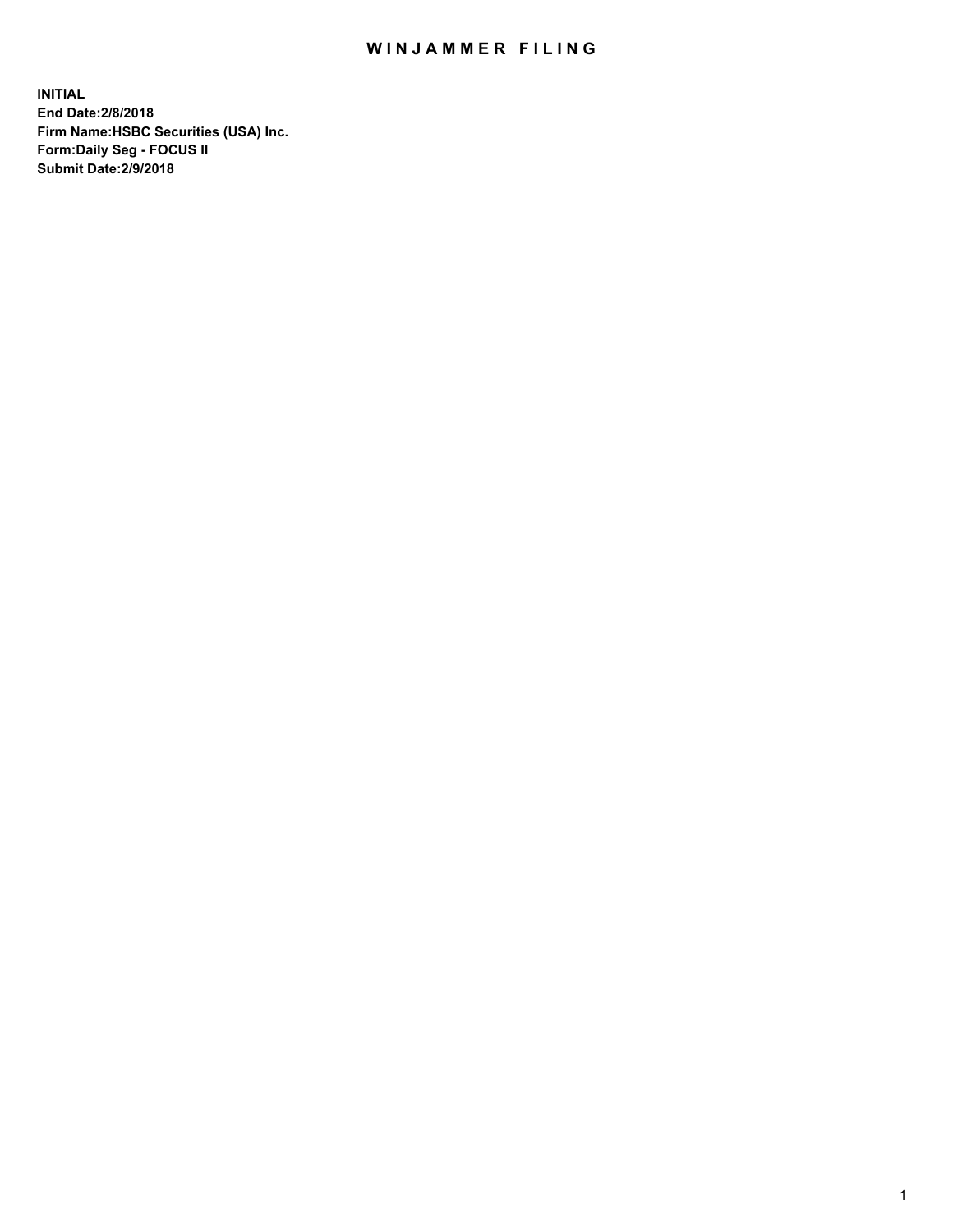## **INITIAL End Date:2/8/2018 Firm Name:HSBC Securities (USA) Inc. Form:Daily Seg - FOCUS II Submit Date:2/9/2018 Daily Segregation - Cover Page**

| Name of Company<br><b>Contact Name</b><br><b>Contact Phone Number</b><br><b>Contact Email Address</b>                                                                                                                                                                                                                         | <b>HSBC Securities (USA) Inc.</b><br><b>Michael Vacca</b><br>212-525-7951<br>michael.vacca@us.hsbc.com |
|-------------------------------------------------------------------------------------------------------------------------------------------------------------------------------------------------------------------------------------------------------------------------------------------------------------------------------|--------------------------------------------------------------------------------------------------------|
| FCM's Customer Segregated Funds Residual Interest Target (choose one):<br>a. Minimum dollar amount: ; or<br>b. Minimum percentage of customer segregated funds required:%; or<br>c. Dollar amount range between: and; or<br>d. Percentage range of customer segregated funds required between: % and %.                       | 98,000,000<br><u>0</u><br><u>00</u><br><u>00</u>                                                       |
| FCM's Customer Secured Amount Funds Residual Interest Target (choose one):<br>a. Minimum dollar amount: ; or<br>b. Minimum percentage of customer secured funds required:%; or<br>c. Dollar amount range between: and; or<br>d. Percentage range of customer secured funds required between: % and %.                         | 25,000,000<br><u>0</u><br><u>00</u><br>00                                                              |
| FCM's Cleared Swaps Customer Collateral Residual Interest Target (choose one):<br>a. Minimum dollar amount: ; or<br>b. Minimum percentage of cleared swaps customer collateral required:%; or<br>c. Dollar amount range between: and; or<br>d. Percentage range of cleared swaps customer collateral required between:% and%. | 122,000,000<br><u>0</u><br><u>00</u><br><u>00</u>                                                      |

Attach supporting documents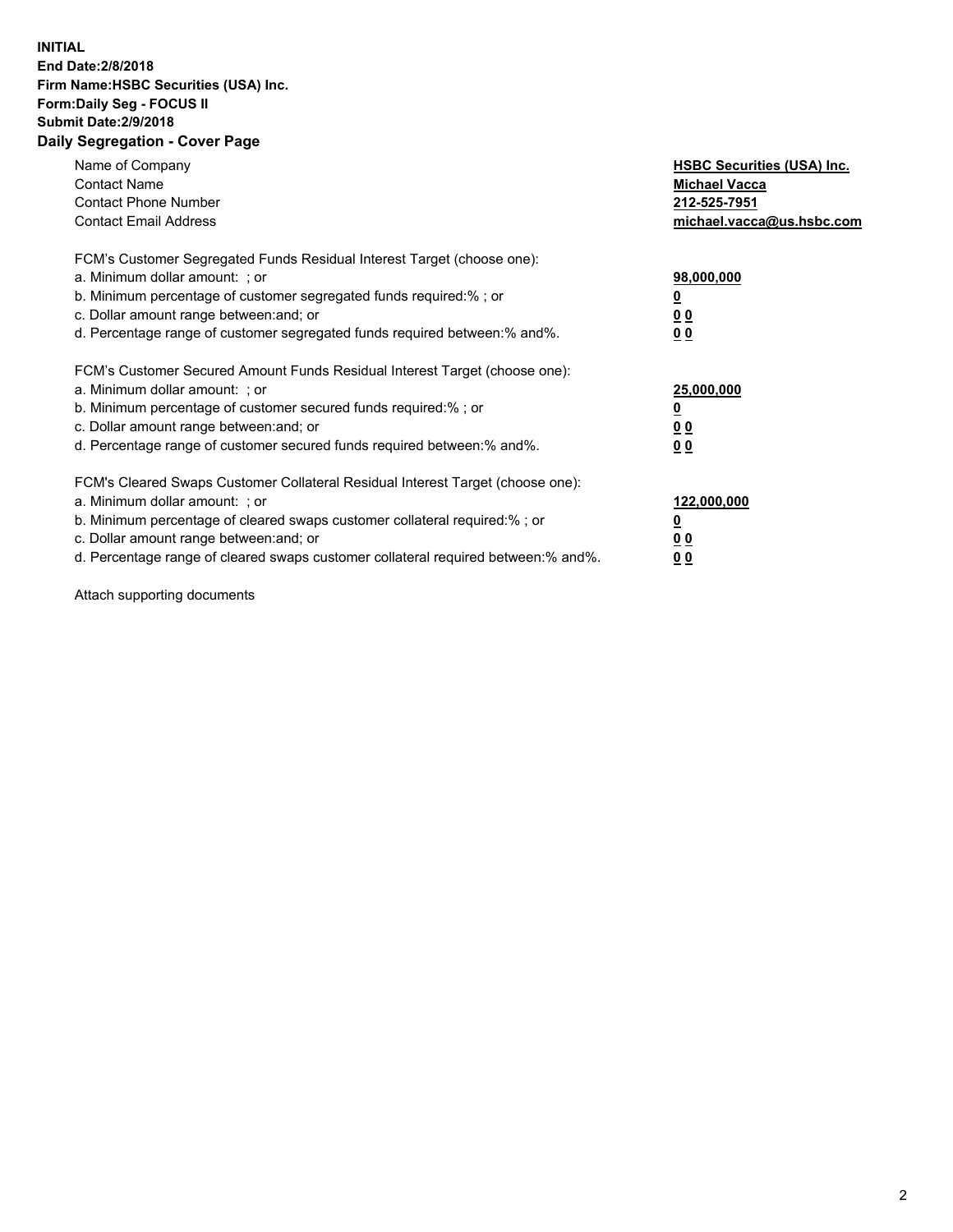**INITIAL End Date:2/8/2018 Firm Name:HSBC Securities (USA) Inc. Form:Daily Seg - FOCUS II Submit Date:2/9/2018 Daily Segregation - Secured Amounts** Foreign Futures and Foreign Options Secured Amounts Amount required to be set aside pursuant to law, rule or regulation of a foreign government or a rule of a self-regulatory organization authorized thereunder **0** [7305] 1. Net ledger balance - Foreign Futures and Foreign Option Trading - All Customers A. Cash **35,282,662** [7315] B. Securities (at market) **95,977,802** [7317] 2. Net unrealized profit (loss) in open futures contracts traded on a foreign board of trade **16,118,827** [7325] 3. Exchange traded options a. Market value of open option contracts purchased on a foreign board of trade **0** [7335] b. Market value of open contracts granted (sold) on a foreign board of trade **0** [7337] 4. Net equity (deficit) (add lines 1. 2. and 3.) **147,379,291** [7345] 5. Account liquidating to a deficit and account with a debit balances - gross amount **2,908** [7351] Less: amount offset by customer owned securities **0** [7352] **2,908** [7354] 6. Amount required to be set aside as the secured amount - Net Liquidating Equity Method (add lines 4 and 5) **147,382,199** [7355] 7. Greater of amount required to be set aside pursuant to foreign jurisdiction (above) or line 6. **147,382,199** [7360] FUNDS DEPOSITED IN SEPARATE REGULATION 30.7 ACCOUNTS 1. Cash in banks A. Banks located in the United States **48,225,905** [7500] B. Other banks qualified under Regulation 30.7 **0** [7520] **48,225,905** [7530] 2. Securities A. In safekeeping with banks located in the United States **33,193,488** [7540] B. In safekeeping with other banks qualified under Regulation 30.7 **0** [7560] **33,193,488** [7570] 3. Equities with registered futures commission merchants A. Cash **0** [7580] B. Securities **0** [7590] C. Unrealized gain (loss) on open futures contracts **0** [7600] D. Value of long option contracts **0** [7610] E. Value of short option contracts **0** [7615] **0** [7620] 4. Amounts held by clearing organizations of foreign boards of trade A. Cash **0** [7640] B. Securities **0** [7650] C. Amount due to (from) clearing organization - daily variation **0** [7660] D. Value of long option contracts **0** [7670] E. Value of short option contracts **0** [7675] **0** [7680] 5. Amounts held by members of foreign boards of trade A. Cash **27,562,083** [7700] B. Securities **62,784,314** [7710] C. Unrealized gain (loss) on open futures contracts **16,118,827** [7720] D. Value of long option contracts **0** [7730] E. Value of short option contracts **0** [7735] **106,465,224** [7740] 6. Amounts with other depositories designated by a foreign board of trade **0** [7760] 7. Segregated funds on hand **0** [7765] 8. Total funds in separate section 30.7 accounts **187,884,617** [7770] 9. Excess (deficiency) Set Aside for Secured Amount (subtract line 7 Secured Statement Page 1 from Line 8) **40,502,418** [7380] 10. Management Target Amount for Excess funds in separate section 30.7 accounts **25,000,000** [7780]

11. Excess (deficiency) funds in separate 30.7 accounts over (under) Management Target **15,502,418** [7785]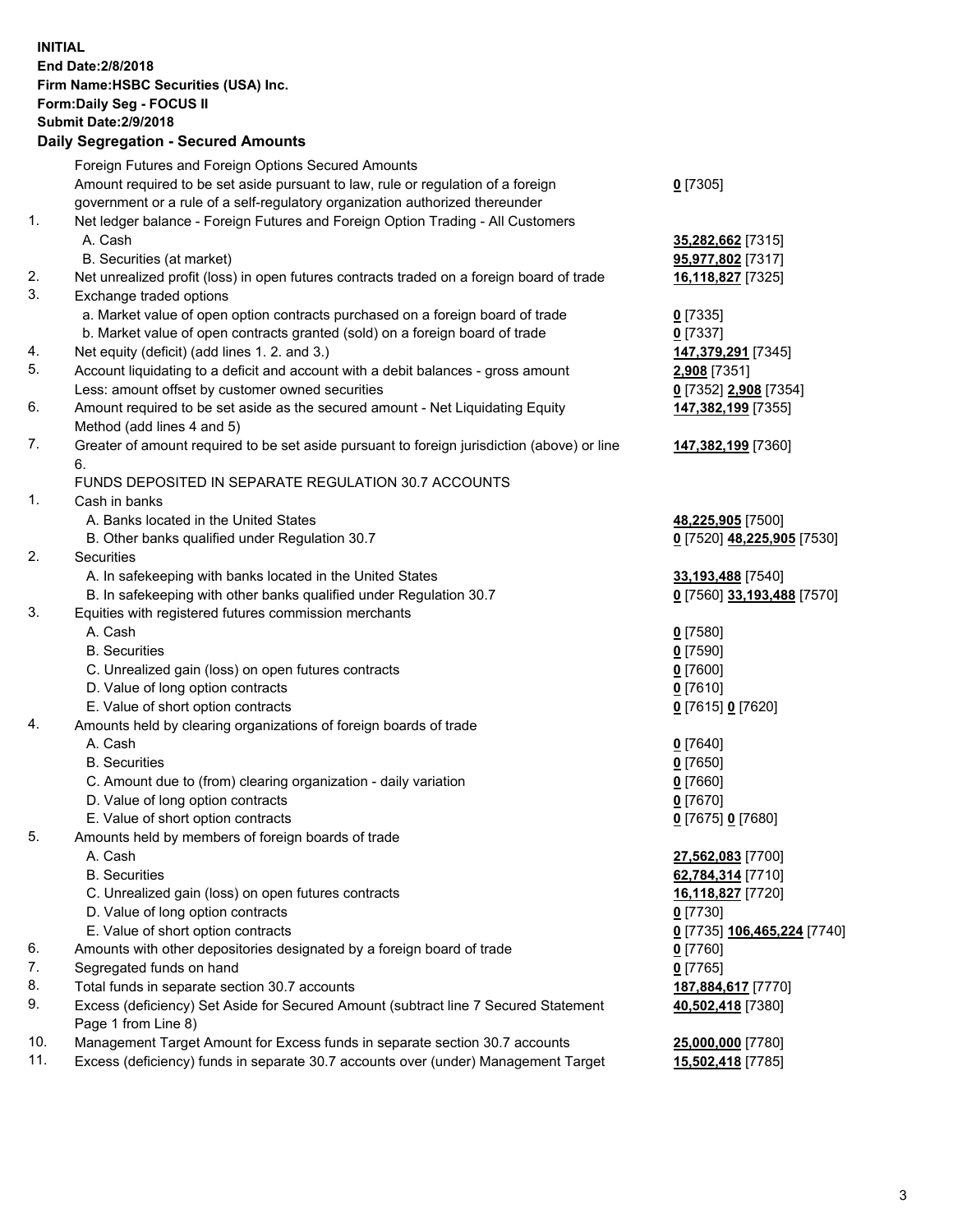| <b>INITIAL</b> | End Date: 2/8/2018<br>Firm Name: HSBC Securities (USA) Inc.<br>Form: Daily Seg - FOCUS II      |                              |  |  |  |  |
|----------------|------------------------------------------------------------------------------------------------|------------------------------|--|--|--|--|
|                | <b>Submit Date: 2/9/2018</b>                                                                   |                              |  |  |  |  |
|                | Daily Segregation - Segregation Statement                                                      |                              |  |  |  |  |
|                | SEGREGATION REQUIREMENTS(Section 4d(2) of the CEAct)                                           |                              |  |  |  |  |
| 1.             | Net ledger balance                                                                             |                              |  |  |  |  |
|                | A. Cash                                                                                        | 165,505,995 [7010]           |  |  |  |  |
|                | B. Securities (at market)                                                                      | 1,114,751,365 [7020]         |  |  |  |  |
| 2.             | Net unrealized profit (loss) in open futures contracts traded on a contract market             | -121,155,561 [7030]          |  |  |  |  |
| 3.             | Exchange traded options                                                                        |                              |  |  |  |  |
|                | A. Add market value of open option contracts purchased on a contract market                    | 127,523,781 [7032]           |  |  |  |  |
|                | B. Deduct market value of open option contracts granted (sold) on a contract market            | -21,944,920 [7033]           |  |  |  |  |
| 4.             | Net equity (deficit) (add lines 1, 2 and 3)                                                    | 1,264,680,660 [7040]         |  |  |  |  |
| 5.             | Accounts liquidating to a deficit and accounts with                                            |                              |  |  |  |  |
|                | debit balances - gross amount                                                                  | 225,088,817 [7045]           |  |  |  |  |
|                | Less: amount offset by customer securities                                                     | -225,088,817 [7047] 0 [7050] |  |  |  |  |
| 6.             | Amount required to be segregated (add lines 4 and 5)                                           | 1,264,680,660 [7060]         |  |  |  |  |
|                | FUNDS IN SEGREGATED ACCOUNTS                                                                   |                              |  |  |  |  |
| 7.             | Deposited in segregated funds bank accounts                                                    |                              |  |  |  |  |
|                | A. Cash                                                                                        | 57,453,791 [7070]            |  |  |  |  |
|                | B. Securities representing investments of customers' funds (at market)                         | $0$ [7080]                   |  |  |  |  |
|                | C. Securities held for particular customers or option customers in lieu of cash (at            | 332,230,272 [7090]           |  |  |  |  |
|                | market)                                                                                        |                              |  |  |  |  |
| 8.             | Margins on deposit with derivatives clearing organizations of contract markets                 |                              |  |  |  |  |
|                | A. Cash                                                                                        | 288,990,321 [7100]           |  |  |  |  |
|                | B. Securities representing investments of customers' funds (at market)                         | $0$ [7110]                   |  |  |  |  |
|                | C. Securities held for particular customers or option customers in lieu of cash (at<br>market) | 766,855,763 [7120]           |  |  |  |  |
| 9.             | Net settlement from (to) derivatives clearing organizations of contract markets                | -196,715,632 [7130]          |  |  |  |  |
| 10.            | Exchange traded options                                                                        |                              |  |  |  |  |
|                | A. Value of open long option contracts                                                         | 127,523,781 [7132]           |  |  |  |  |
|                | B. Value of open short option contracts                                                        | -21,944,920 [7133]           |  |  |  |  |
| 11.            | Net equities with other FCMs                                                                   |                              |  |  |  |  |
|                | A. Net liquidating equity                                                                      | 24,526,328 [7140]            |  |  |  |  |
|                | B. Securities representing investments of customers' funds (at market)                         | $0$ [7160]                   |  |  |  |  |
|                | C. Securities held for particular customers or option customers in lieu of cash (at<br>market) | $0$ [7170]                   |  |  |  |  |
| 12.            | Segregated funds on hand                                                                       | 15,665,330 [7150]            |  |  |  |  |
| 13.            | Total amount in segregation (add lines 7 through 12)                                           | 1,394,585,034 [7180]         |  |  |  |  |
| 14.            | Excess (deficiency) funds in segregation (subtract line 6 from line 13)                        | 129,904,374 [7190]           |  |  |  |  |
| 15.            | Management Target Amount for Excess funds in segregation                                       | 98,000,000 [7194]            |  |  |  |  |
| 16.            | Excess (deficiency) funds in segregation over (under) Management Target Amount                 | 31,904,374 [7198]            |  |  |  |  |

16. Excess (deficiency) funds in segregation over (under) Management Target Amount Excess